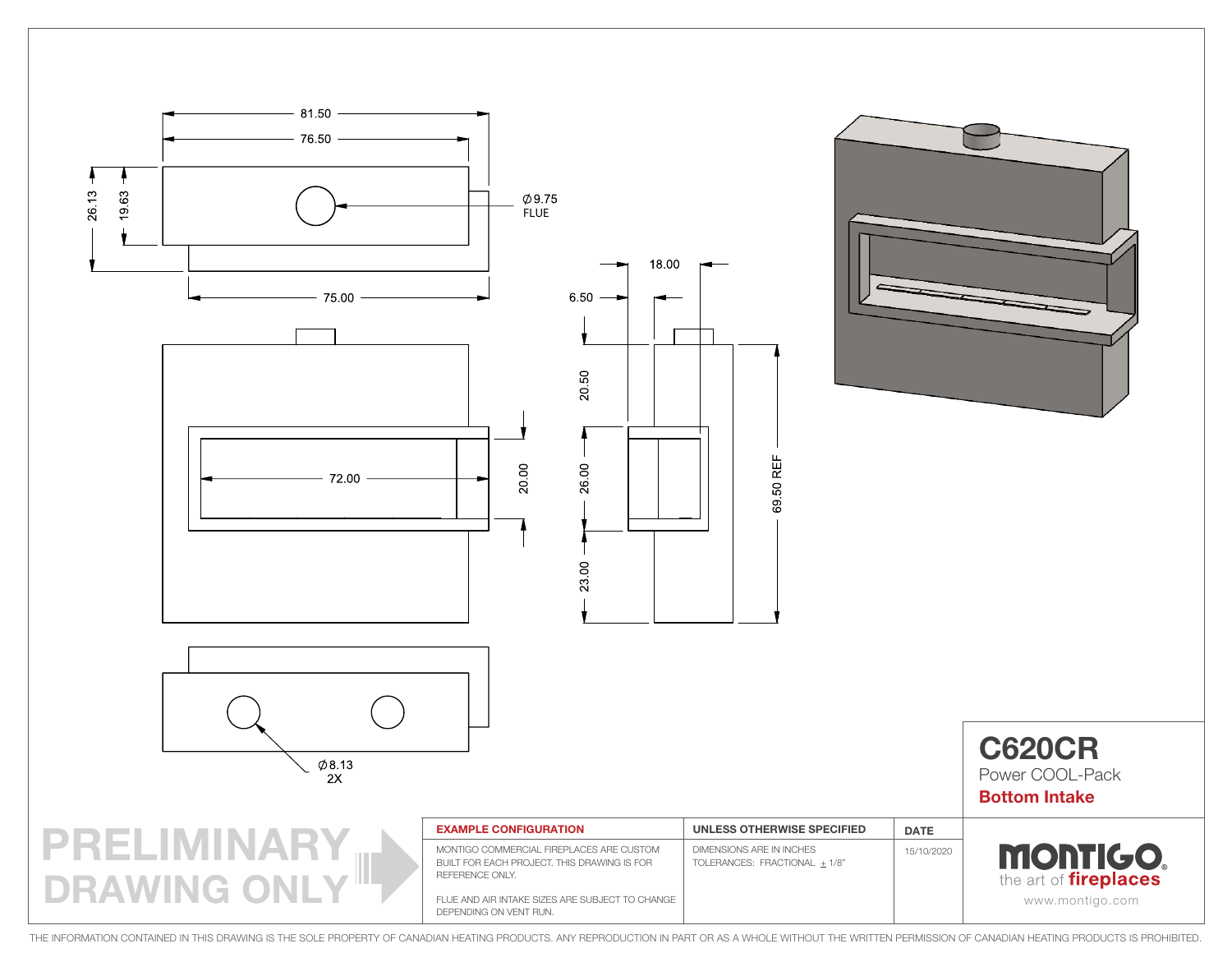

THE INFORMATION CONTAINED IN THIS DRAWING IS THE SOLE PROPERTY OF CANADIAN HEATING PRODUCTS. ANY REPRODUCTION IN PART OR AS A WHOLE WITHOUT THE WRITTEN PERMISSION OF CANADIAN HEATING PRODUCTS IS PROHIBITED.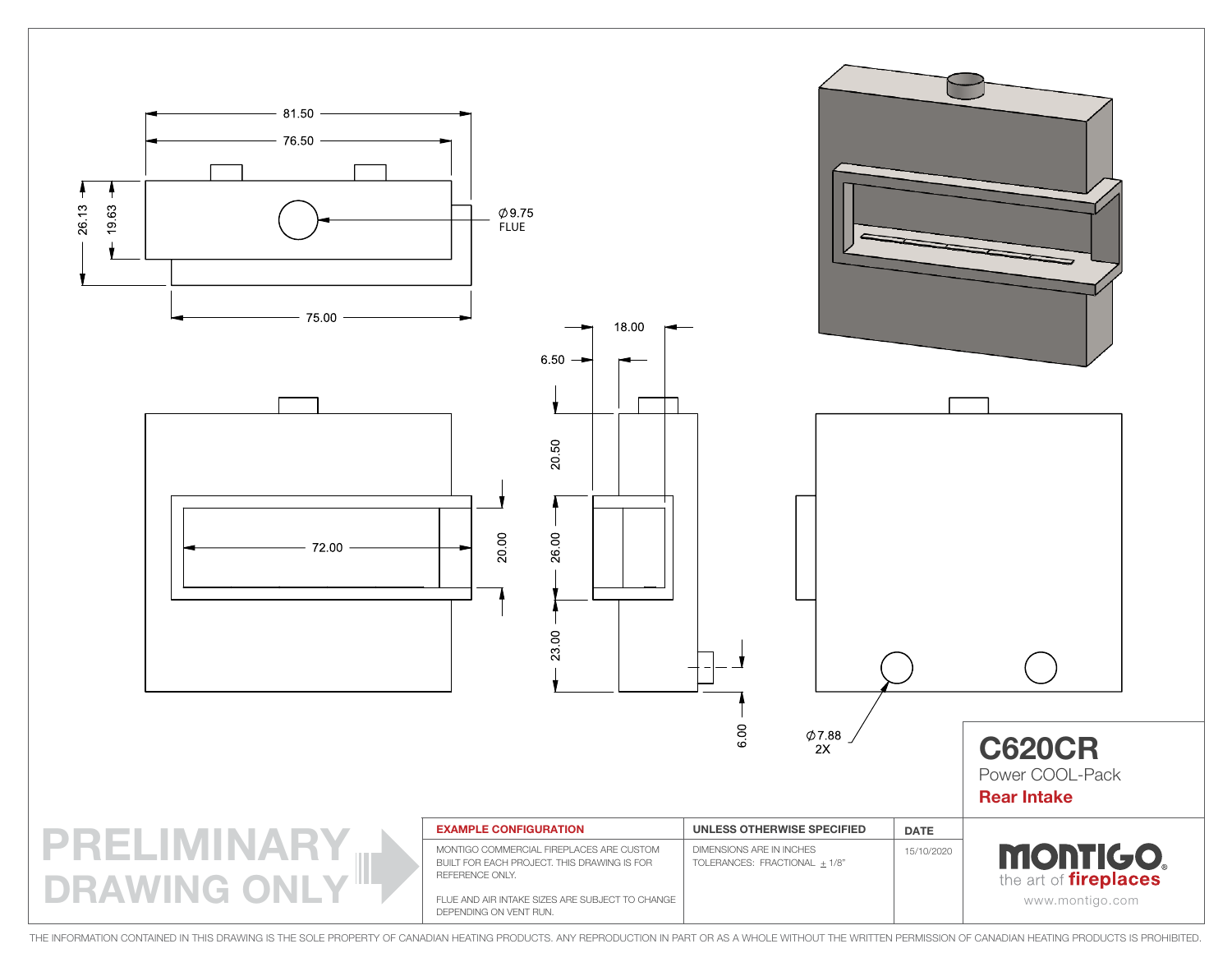

THE INFORMATION CONTAINED IN THIS DRAWING IS THE SOLE PROPERTY OF CANADIAN HEATING PRODUCTS. ANY REPRODUCTION IN PART OR AS A WHOLE WITHOUT THE WRITTEN PERMISSION OF CANADIAN HEATING PRODUCTS IS PROHIBITED.